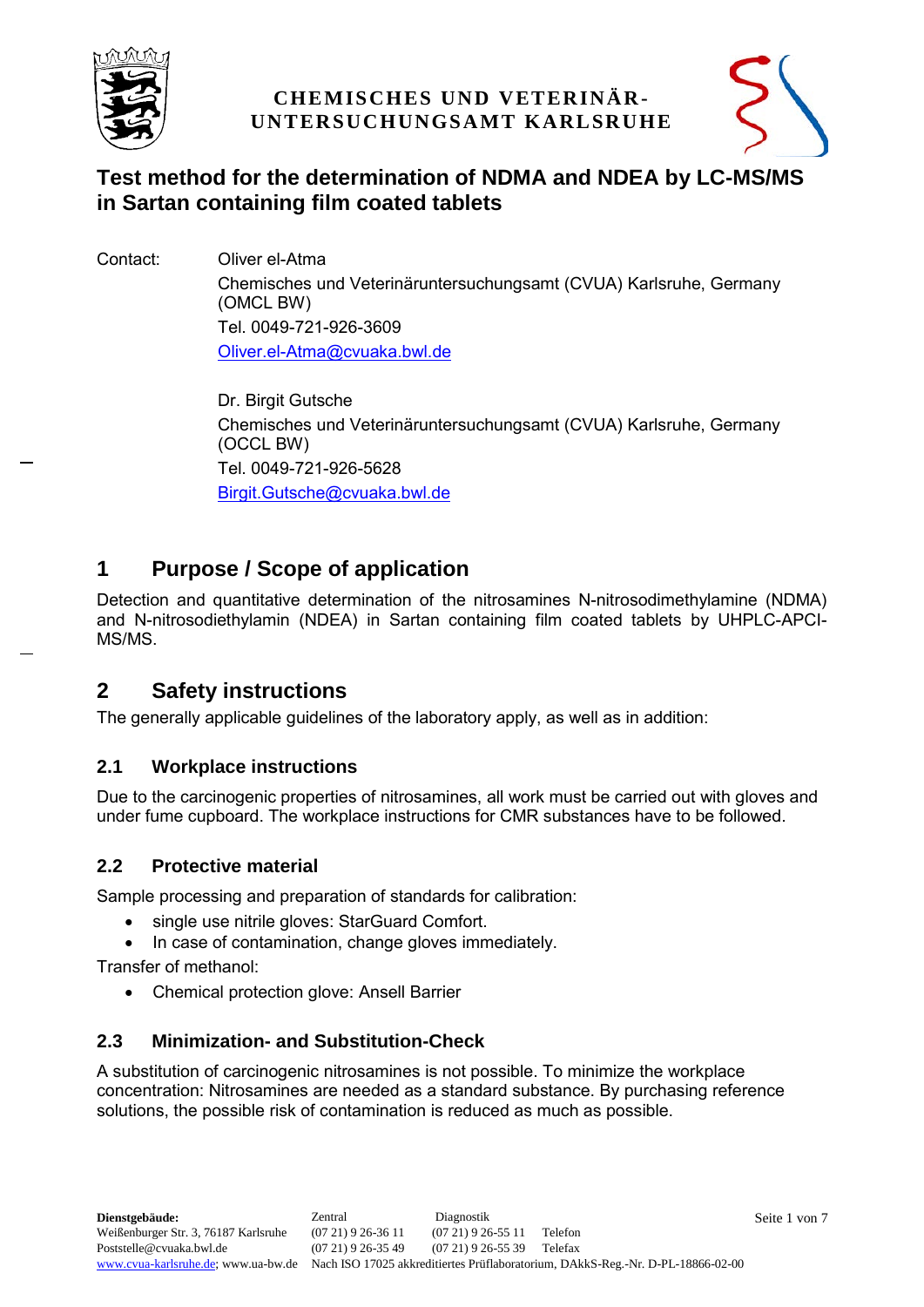



# **3 Brief description**

The homogenized sample is suspended in methanol, extracted in an ultrasonic bath and diluted with water. The membrane-filtered sample is separated by ultra-high performance liquid chromatography (UHPLC) and analyzed by chemical ionization under atmospheric pressure and tandem mass spectrometry (UHPLC-APCI-MS/MS) in a multiple reaction monitoring mode (MRM). The quantification of NDMA and NDEA is performed using isotopic labeled internal standards according to the internal standard method. The qualitative confirmation of each substance is provided by ion ratios of two mass transitions.

# **4 Chemicals and materials**

### **4.1 Reference materials**

| CMR / toxic | Substance              | Abbreviation | CAS-No.   |
|-------------|------------------------|--------------|-----------|
|             | N-nitrosodimethylamine | <b>NDMA</b>  | 62-75-9   |
|             | N-nitrosodiethylamine  | <b>NDEA</b>  | $55-18-5$ |

## **4.2 Internal Standard**

| CMR / toxic | Substance                               | Abbreviation | CAS-No.      |
|-------------|-----------------------------------------|--------------|--------------|
|             | N-nitrosodimethyl-d <sub>6</sub> -amine | NDMA-d6      | 17829-05-9   |
|             | N-nitrosodiethyl- $d_{10}$ -amine       | NDEA-d10     | 1219794-54-3 |

#### **4.3 Further Chemicals**

| CMR / toxic | Substance               | Abbreviation | CAS-No. |
|-------------|-------------------------|--------------|---------|
|             | Formic acid LC/MS grade | <b>HCOOH</b> | 64-18-6 |
|             | Methanol HPLC grade     | MeOH         | 67-56-1 |

## **4.4 Required Solutions for LC-MS/MS**

Eluent A: 0.1 vol-% HCOOH in water dissolve 1 ml HCOOH in 1000 ml of ultrapure water Eluent B: MeOH HPLC grade

## **5 Devices**

#### **5.1 LC-MS/MS**

- UHPLC-System coupled with a tandem mass spectrometer with APCI source (i.e. Agilent Infinity 1290 UHPLC + Agilent 6460 APCI-QQQ-MS)
- Column: Waters HSS-T3 100 x 3.0mm, 1.8 µm, 100 Å

#### **5.2 Laboratory devices**

- brown glass GC-Vials
- syringe attachment filter with 0.20 µm PET membrane
- analytical balance, 0.1mg precision
- vortex mixer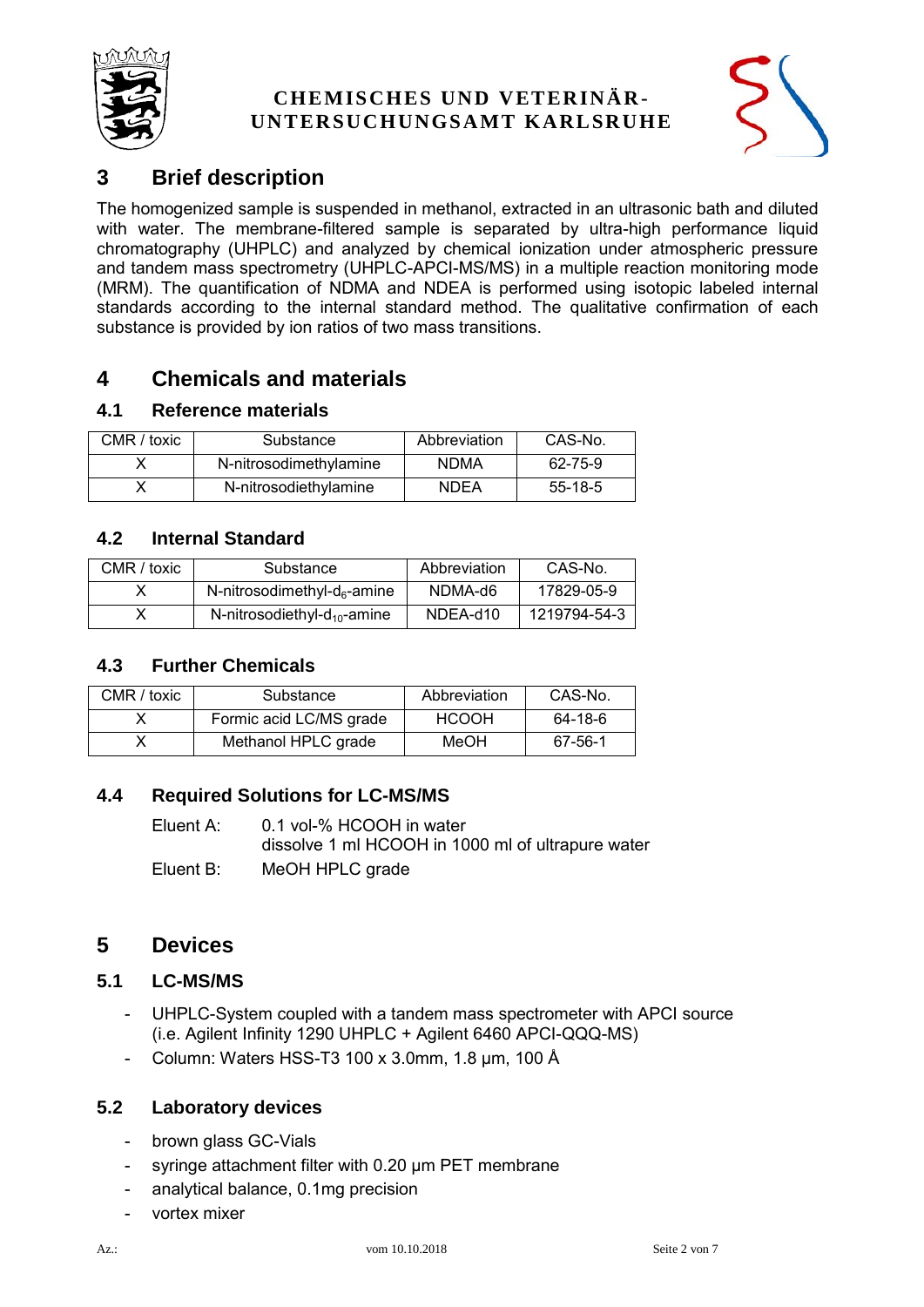



- ultrasonic bath
- 12 15 ml centrifuge tubes with plain bottom and plastic screw cap
- 5 ml disposable syringes
- different piston and/or direct displacement pipets for volumes of 3 µl up to 10.000 µl
- laboratory glassware (volumetric flasks, cylinders, solvent bottles etc.)

## **6 ProcedureCalibration**

### **6.1.1 Stability / Storage**

| <b>Solution</b>                     | <b>Storage</b>   | <b>Stability</b> |
|-------------------------------------|------------------|------------------|
| stock solutions                     | refrigerator     | at least 1 year  |
| standard-/mix-/additional solutions | refrigerator     | 1 vear           |
| calibration and sample solutions    | room temperature | at least 1 week  |
| internal standards (ISTD)           | refrigerator     | unlimited        |

## **6.1.2 Reference substances and solutions**

#### **Substances and stock solutions**

NDEA and NDMA are purchased as solution (= stock solution): 5000 µg/ml in MeOH

#### **Standard solution**

From stock solutions: 20  $\mu$  of each stock solution / 10 ml MeOH (c = 10  $\mu$ g/ml)

## **Calibration solution:**

From standard solution: 500  $\mu$ I / 10 ml of water (c = 500 ng/ml)

## **6.1.3 ISTD**

#### **ISTD stock solutions**

NDMA-d6: approx. 10 mg / 10 ml MeOH (c = approx. 1000 µg/ml) NDEA-d10: approx. 10 mg / 10 ml MeOH (c = approx. 1000  $\mu$ g/ml)

#### **ISTD solution**

From ISTD stock solutions: 25  $\mu$  of each stock solution/ 50 ml MeOH (c = 500 ng/ml)

## **6.1.4 Calibration working solutions**

## **Working range from 0 ppm up to 3.0 ppm**

| <b>Description</b>           | calibration-<br>solution<br>[µl] | <b>ISTD-solution</b><br><u>[µl]</u> | <b>MeOH</b><br>$[\mu!]$ | water<br><u>[µl]</u> | $C_{NDEA}$<br>[ng/ml] | $C_{NDMA}$<br>[ng/ml] |
|------------------------------|----------------------------------|-------------------------------------|-------------------------|----------------------|-----------------------|-----------------------|
| <b>Blank value</b><br>+ ISTD |                                  | 200                                 | 300                     | 9500                 | 0                     | 0                     |
| K <sub>1</sub>               | 4                                | 200                                 | 300                     | 9496                 | 0.2                   | 0.2                   |
| K <sub>2</sub>               | 10                               | 200                                 | 300                     | 9490                 | 0.5                   | 0.5                   |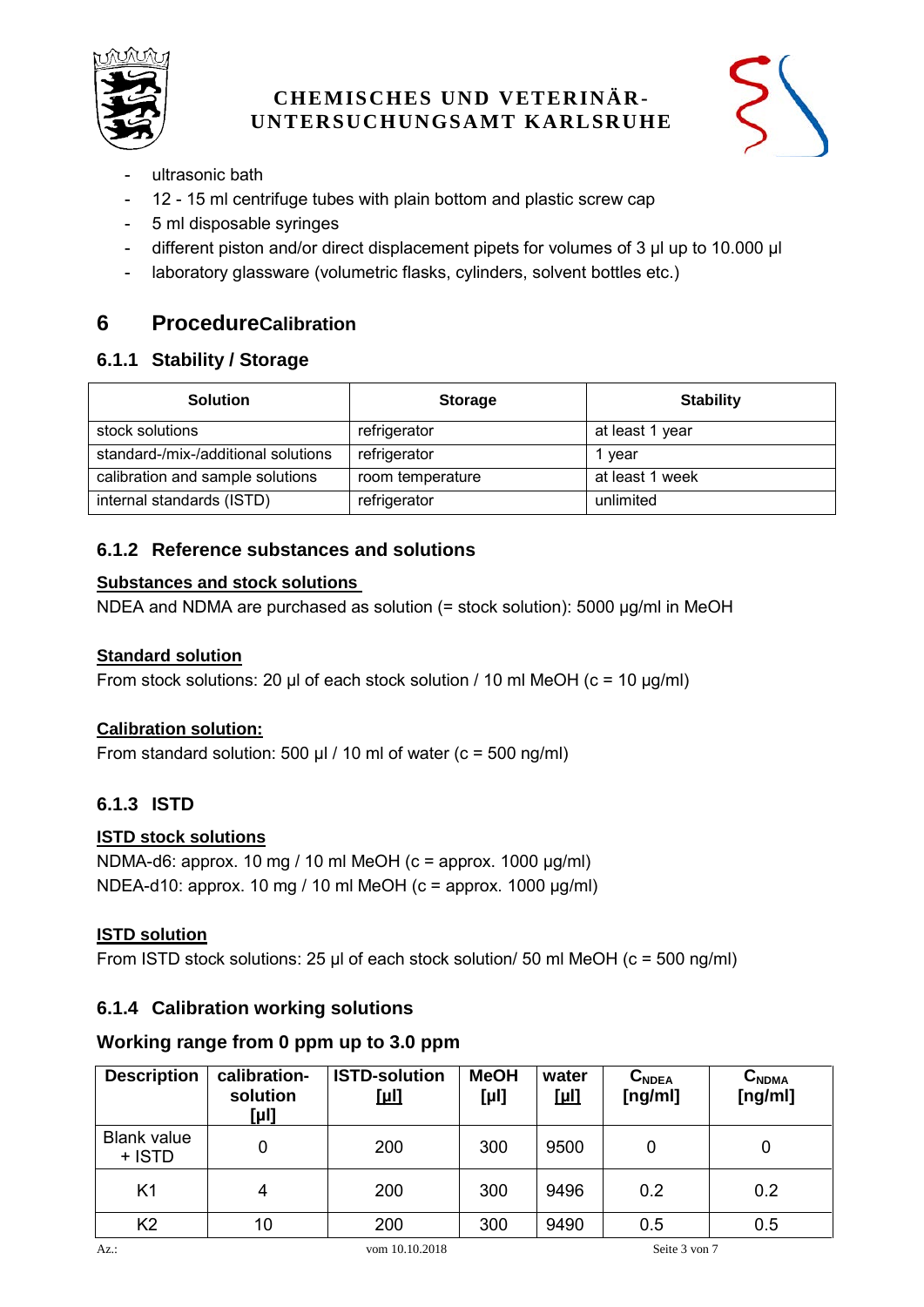



| K <sub>3</sub> | 20   | 200 | 300 | 9480 |     |     |
|----------------|------|-----|-----|------|-----|-----|
| K4             | 40   | 200 | 300 | 9460 |     |     |
| K <sub>5</sub> | 200  | 200 | 300 | 9300 | 10  | 10  |
| K <sub>6</sub> | 400  | 200 | 300 | 9100 | 20  | 20  |
| K7             | 1000 | 200 | 300 | 8500 | 50  | 50  |
| K <sub>8</sub> | 2000 | 200 | 300 | 7500 | 100 | 100 |

Concentration of internal standard: approx. 10 ng/ml in each case

### **Working range from 3.0 ppm up to 30.0 ppm**

| <b>Description</b>           | calibration-<br>solution [µl] | <b>ISTD-solution</b><br><u>[µl]</u> | <b>MeOH</b><br>[µ!] | water<br><u>[µl]</u> | $C_{NDMA}$<br>[ng/ml] |  |
|------------------------------|-------------------------------|-------------------------------------|---------------------|----------------------|-----------------------|--|
| Blank value +<br><b>ISTD</b> | 0                             | 20                                  | 30                  | 950                  | 0                     |  |
| K <sub>1</sub>               | 40                            | 20                                  | 30                  | 910                  | 20                    |  |
| K <sub>2</sub>               | 100                           | 20                                  | 30                  | 850                  | 50                    |  |
| K <sub>3</sub>               | 200                           | 20                                  | 30                  | 750                  | 100                   |  |
| K4                           | 300                           | 20                                  | 30                  | 650                  | 150                   |  |
| K <sub>5</sub>               | 400                           | 20                                  | 30                  | 550                  | 200                   |  |
| K <sub>6</sub>               | 600                           | 20                                  | 30                  | 350                  | 300                   |  |

Concentration of internal standard: approx. 10 ng/ml in each case

 NDEA concentration is not specified in that table although contained in the solutions as the method is not validated for this NDEA working range.

#### **6.2 Sample preparation**

#### **6.2.1 Blank sample**

All equipment used for sample preparation and handling, e.g. centrifuge tubes, pipet tips, membrane filters, have to be checked for possible contamination with nitrosamines. Therefore a blank sample using all solutions and equipment (i.e. sample preparation according to [6.2.2](#page-3-0) without sample weighing) has to be analyzed. The prepared solution is transferred into a vial for the subsequent measurement to obtain a blank value.

#### <span id="page-3-0"></span>**6.2.2 Sample preparation**

- ► approx. 100 mg of a homogenized sample of the finished product are weighed into a plastic centrifuge tube
- ► addition of 200 µl of ISTD solution
- ► addition of 300 µl of MeOH
- ► vortexing, followed by treatment for 5 minutes in an ultrasonic bath
- ► addition of 9.5 ml of ultrapure water
- ► vortexing, followed by treatment for 5 minutes in an ultrasonic bath
- ► ultracentrifugation of the sample followed by membrane filtration into a GC vial

A quality assurance sample is regularly treated in the same way.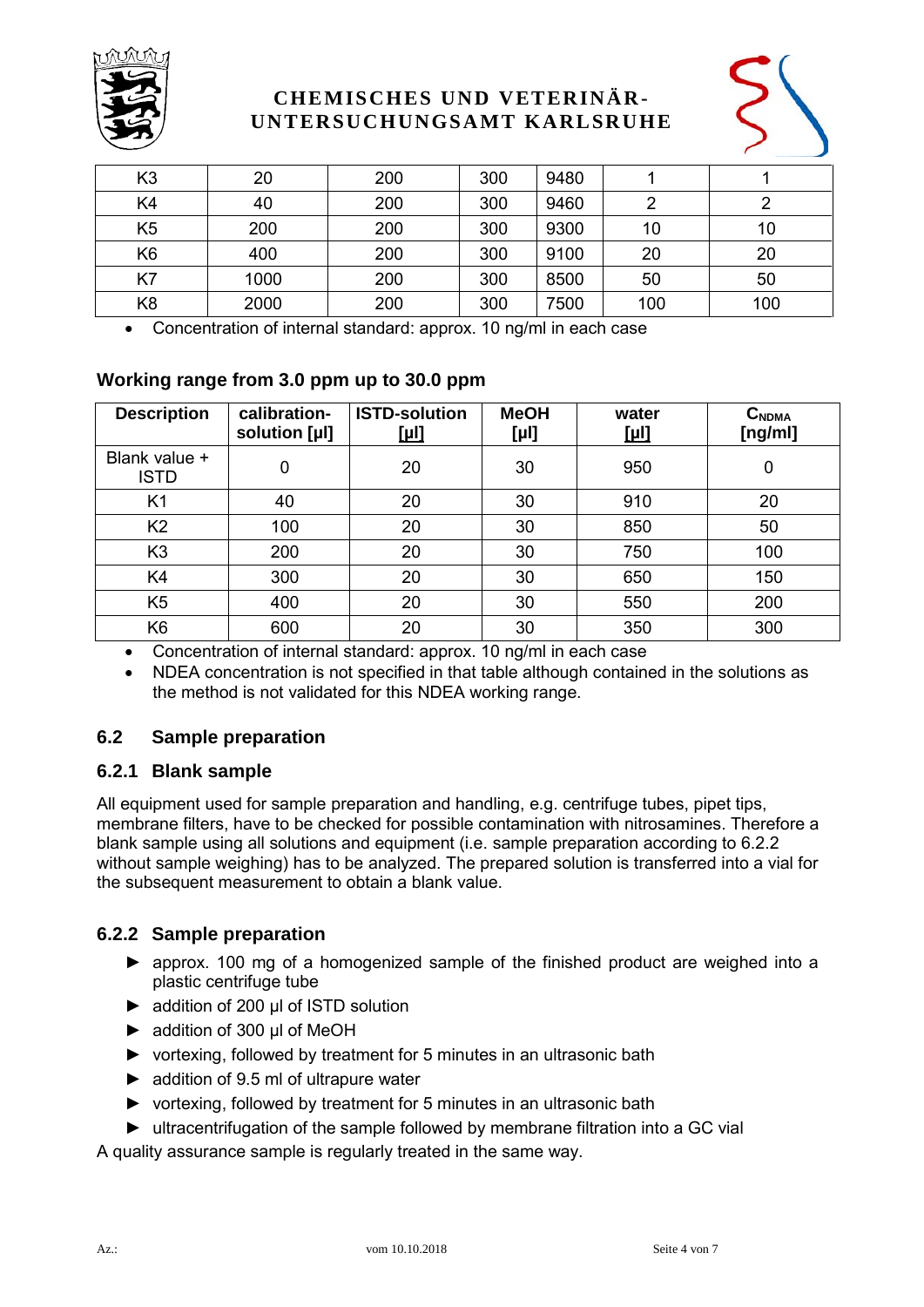



### **6.3 Chromatographic conditions**

The specified parameters are the default parameters for this method:

- o Column: HSS-T3 100 x 3,0 mm, 1.8 µm, 100 Å
- o Column oven temperature: 30 °C
- o Injection volume: 20 µl

#### Elution gradient:

| Time [min] | Flow [ml/min]    | Eluent A [%] | Eluent B [%] |
|------------|------------------|--------------|--------------|
|            | 0.5              | 95           |              |
| 3.0        | 0.5              | 95           |              |
| 8.0        | 0.5              | 40           | 60           |
| 9.0        | 0.5              | 5            | 95           |
| 12         | 0.5              |              | 95           |
| Stop Time: | $12 \text{ min}$ |              |              |

Post Time: 4 min

Divert Time setting for the switchover valve:

| $0 \text{ min}$ :      | to waste valve                                               |
|------------------------|--------------------------------------------------------------|
| $1.5$ min:             | to MS valve for NDMA and NDMA-d6 detection (time segment 2)  |
| $4.0$ min:             | to MS valve for NDEA and NDEA-d10 detection (time segment 3) |
| $8.5 \,\mathrm{min}$ : | to waste valve                                               |

#### **6.4 Ionization conditions and data acquisition**

The mass spectrometer settings may vary depending on the used device and the device condition. Thus, examples for optimized settings are given subsequently. For the ionization of NDMA and NDEA separate source parameters are used and applied to the time segments 2 and 3 respectively.

#### **APCI source parameter:**

| <b>Parameter</b>   | Time segment 2<br>(NDMA) | Time segment 3<br>(NDEA) |
|--------------------|--------------------------|--------------------------|
| Gas Temp.          | $300^{\circ}$ C          | $300^{\circ}$ C          |
| <b>APCI Heater</b> | $350^{\circ}$ C          | $350^{\circ}$ C          |
| <b>Gas Flow</b>    | 6 l/min                  | 5 l/min                  |
| Nebulizer          | 55 psi                   | 45 psi                   |
| Capillary          | 2000 V                   | 1500 V                   |
| Corrona            | $8 \mu A$                | $8 \mu A$                |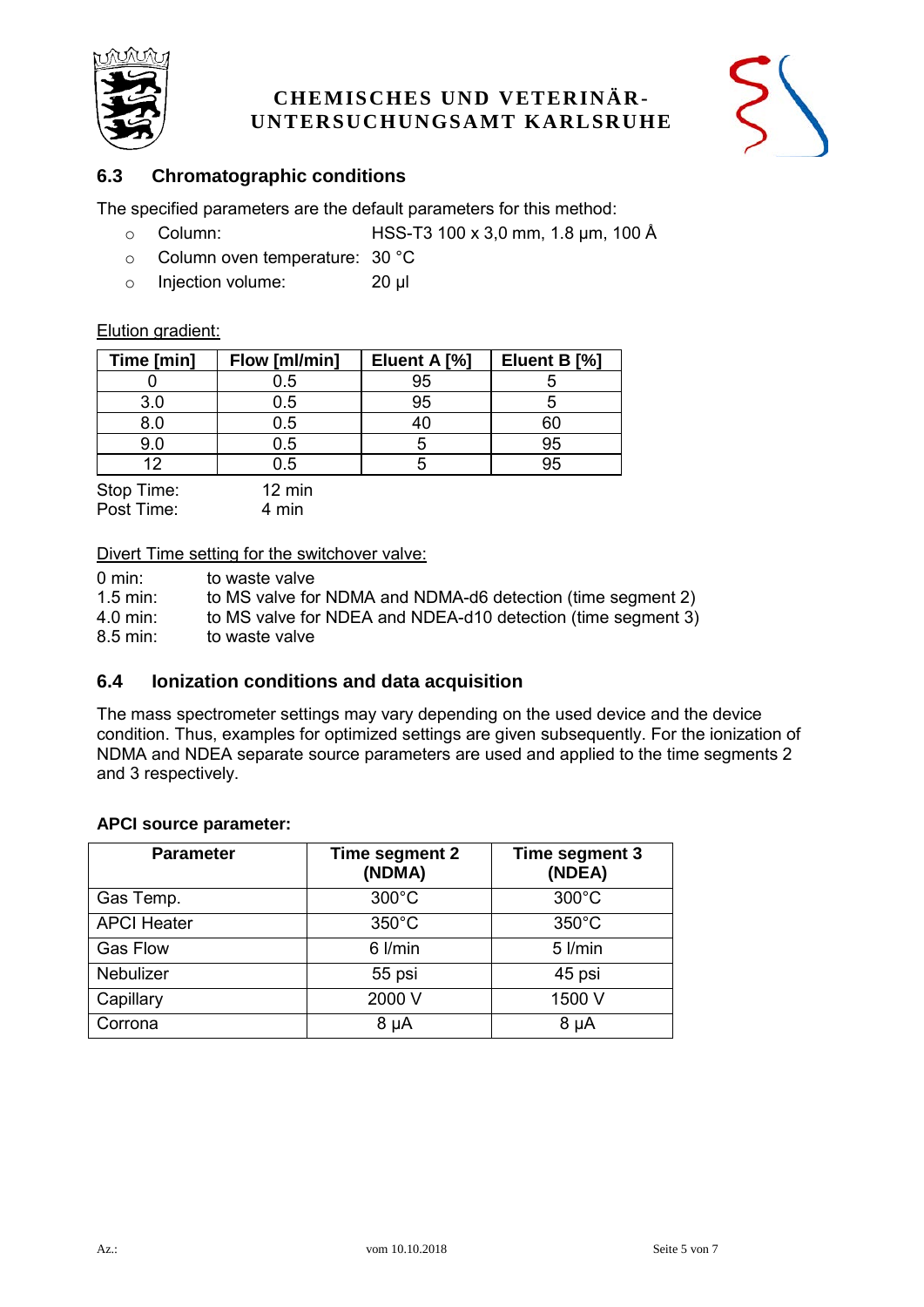



### **MRM method:**

| <b>Name</b> | <b>RT</b><br>[min] | precursor ion /<br>product ion<br>pair<br>(transition)<br>[m/z] | <b>Resolution</b> | <b>Dwell</b><br>time<br>[ms] | <b>Fragmentor</b><br>[V] | <b>Collision</b><br>energy<br>[V] | CAV<br>[V]     |
|-------------|--------------------|-----------------------------------------------------------------|-------------------|------------------------------|--------------------------|-----------------------------------|----------------|
| <b>NDMA</b> | 2.6                | 75 / 58*                                                        | unit/unit         | 200                          | 37                       | 9                                 | $\overline{2}$ |
|             |                    | 75/43                                                           | unit/unit         | 200                          | 37                       | 17                                | $\overline{2}$ |
|             |                    | 75/44                                                           | unit/unit         | 200                          | 37                       | 13                                | $\overline{2}$ |
| NDMA-       | 2.5                | 81/64                                                           | unit/unit         | 200                          | 30                       | 12                                | $\overline{2}$ |
| d6          |                    | $81/46*$                                                        | unit/unit         | 200                          | 30                       | 18                                | 2              |
| <b>NDEA</b> | 7.3                | $103 / 75*$                                                     | unit/unit         | 200                          | 76                       | 9                                 | 3              |
|             |                    | 103/47                                                          | unit/unit         | 200                          | 76                       | 17                                | 3              |
|             |                    | 103 / 29                                                        | unit/unit         | 200                          | 76                       | 13                                | 3              |
| NDEA-       | 7.1                | 113/81                                                          | unit/unit         | 200                          | 81                       | 9                                 | 3              |
| d10         |                    | $113/34*$                                                       | unit/unit         | 200                          | 81                       | 17                                | 3              |

\*=Quantifier (in case of interferences, it is also possible to quantify by using another precursor ion / product ion pair (transition))

**Comment:** transition m/z 75 - 43 usually has a higher background (noise)

## **7 Data interpretation**

#### **7.1 Evaluation of the measured data**

#### **7.1.1 General**

Analysis is carried out by the integration of the peak areas of the respective mass traces and calculation according to the method of internal standard.

## **7.1.2 Qualifier**

At least a second precursor ion / product ion pair (transition) is used to verify the results (qualifier). The relative intensity of the quantifier / qualifier (qualifier ratio) from the calibration measurements is compared to the qualifier ratio of the samples (software determines the intensity ratio and issues the "qualifier ratio").

The maximum accepted relative ion intensity tolerance is set as follows (taken from the Commission Decision (2002/657/EG) amending Directive 96/23/EG):

#### **Deviation +/- 20 % (Qualifier Ratio)**

## **7.1.3 Calculation**

The NDMA and NDEA contents in the sample are calculated based on the following formula:

nitrosamine 
$$
[mg/kg] = \frac{X * DF}{W * 1000}
$$